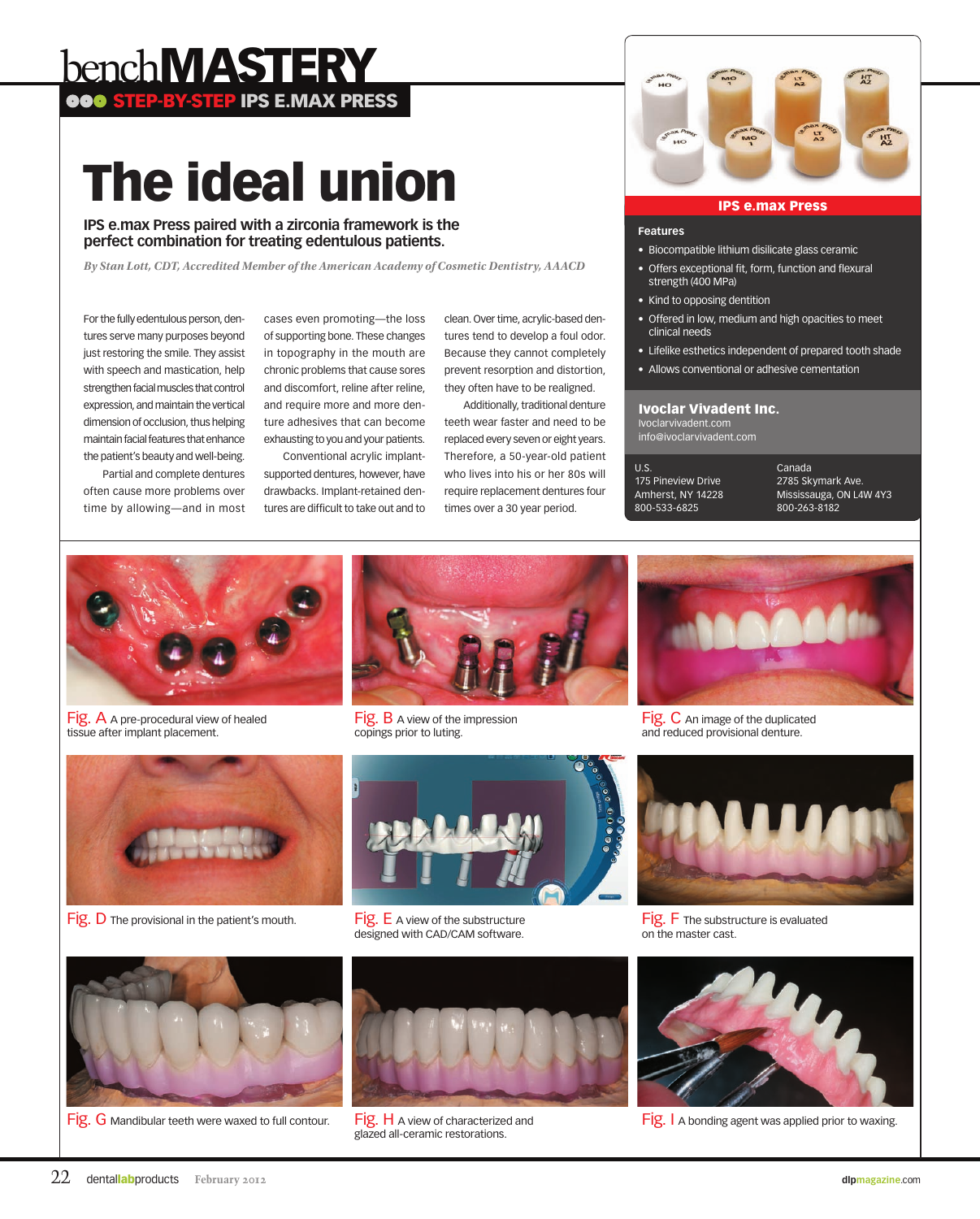

Two types of ingots are available when using the press technique, IPS e.max Press and IPS e.max ZirPress. While both feature the same advantageous characteristics, IPS e.max ZirPress can be easily and effectively pressed onto zirconia oxide.

lent esthetics, require no realignment and will last a lifetime. While the restoration substructure is fabricated from zirconia, the actual tooth restorations can be constructed with a strong and versatile lithium

IPS e.max Press lithium disilicate and IPS e.max CAD—Blue Block lithium disilicate demonstrates exceptional esthetics, strength and durability for a comprehensive range of indications, and is suitable for fully anatomical restorations. Designed to replicate natural tooth function and features, IPS e.max demonstrates strength 2.5 to 3 times higher than other glass-ceramic materials, enabling it to stand up to

## **CLINICAL PROTOCOL**

disilicate material.

Our middle-aged female patient was "sick and tired" of her "ill fitting, foul smelling denture." Her next comment really struck a chord with our staff. "I'm sure that you dentists must not be wearing dentures, because if you did you would most certainly never want your patients to have to put up with such a poor replacement for teeth." Indeed conventional dentures are not a good answer for restoring that which was lost, and indeed we can do better today.

After an initial consultation, the patient agreed to a full denture prosthesis supported by implants that would be placed in a guided implant surgical procedure. The proposed prosthesis would be fabricated with a zirconia bar as the substructure and customized IPS e.max Press lithium disilicate pressed restorations.

01 A CT scan was performed to determine proper implant place-ment. This step was taken to avoid patient discomfort and the ultimate return of an improperly designed prosthesis. The implants were surgically placed and allowed to heal before performing the prosthetic procedure **(Fig. A)**.

**02** Impression copings were placed (Fig. B) prior to luting with acrylic (Relate), and impressions were taken to create a

Appropriate records were taken for denture tooth set up so every detail could be mimicked in the final ceramics.

Temporary abutments and acrylic were used to verify implant placement in the master cast.

O5 The approved provisional denture was duplicated and reduced in every dimension to accommodate full-contour crowns and pressed simulated tissue (IPS e.max Press), to restore proper architecture of the teeth and alveolar process **(Figs. C and D)**.

> The zirconia substructure was designed using CAD/CAM software **(Fig. E)** prior to milling, coloring and sintering.

FIG. L An image of the sprued, invested and pressed final prosthesis.

 $Fig. N$  A view of the restorations etched and prepared for the final try-in.

Fig. P An in-vitro view of the final mandibular denture restoration.

## Another option

To overcome the inadequacies of conventional dentures, dentists and prosthodontists began searching for an esthetically pleasing, easier to clean prosthesis that lasts the patient's lifetime. In today's world implants are the standard of care when it comes to restoring the above men-

Fig. O A view of the zirconia-based denture substructure torqued into place.

tioned problems of conventional partial or full dentures either tissue, tooth or implant borne. There is a vast array of techniques and components to provide a fixed or removable partial or full prosthesis using materials such as acrylics, composites, metal alloys, milled titanium, milled zirconia and ceramics.

Presently one of the strongest materials in the dental industry, zirconia is ideal for high-stress restorations such as complete fixed restorations. Resulting in not a single failure—according to research performed at Boston University and the UCLA School of Dentistry, as well as in Switzerland and Germany—zirconia is a reliable multi-unit allceramic framework for fixed restorations.

Restorations fabricated with a zirconia bar and separate lithium disilicate teeth are easier to clean, do not develop a foul smell, provide excel-













after staining and glazing.